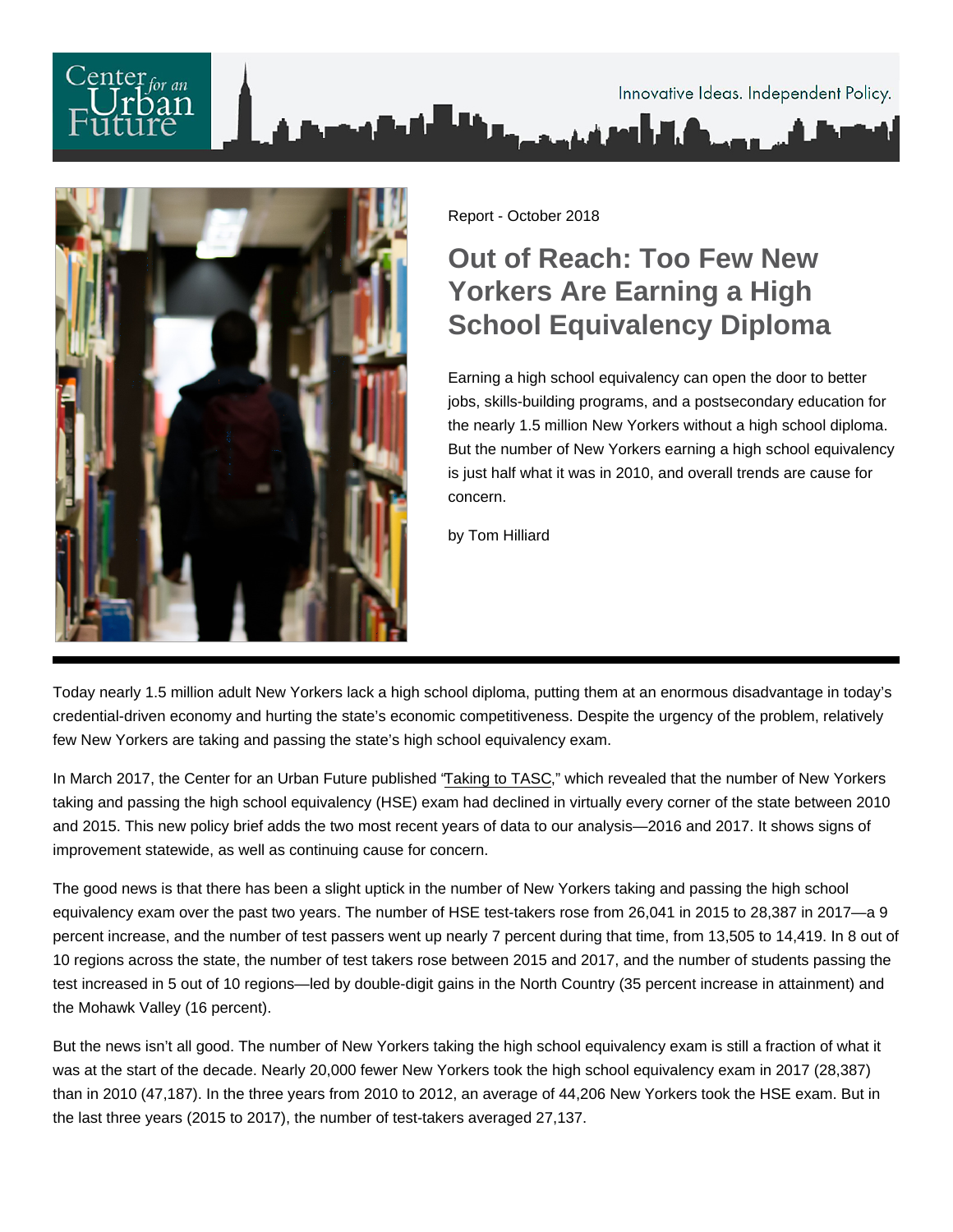The number of New Yorkers passing the test has fallen even more precipitously. In 2017, 14,149 people passed the exam, a 49 percent decline from the number of test-passers in 2010 (28,077). Perhaps even more problematic, barely half of the New Yorkers who take the HSE exam pass it, and the numbers are trending in the wrong direction. The pass rate fell to 51 percent in 2017, down from 54 percent in 2016 and from a recent high of 60 percent in 2013.

New York is tied with Texas for the lowest HSE pass rate in the nation, according to our analysis of the 49 states plus the District of Columbia that reported a statewide pass rate in 2016. 1

The stakes are high: New York's economy has left few jobs available to adults who lack a high school diploma, and those jobs that remain typically offer low wages and little opportunity for advancement. Earning a high school equivalency can open the door to better jobs, skills-building programs, and a postsecondary education. But today fewer than 1 percent of eligible New Yorkers are earning a high school equivalency diploma each year.

This steep decline in high school equivalency attainment largely stems from two forces: the switch to a new high school equivalency exam and continued decline of adult education funding. In 2014, New York State replaced the long-reigning GED exam with the Test Assessing Secondary Completion (TASC). Education officials made the change in part because the GED was getting an overhaul, which would make the test harder to complete—as well as more expensive and difficult to administer. However, the TASC is also harder than the old GED, leading to further declines in what was already the nation's lowest pass rate. New York was one of 24 states to replace the GED in whole or in part, and it almost certainly made the right decision to stave off an even worse outcome. But student outcomes continue to fall well short of the pre-TASC era.

New York is not alone. Every state in our analysis has seen significant declines in the number of high school equivalency testtakers and -passers since 2012. Between 2012 and 2016, the number of test-takers dropped by 46 percent nationally, from 557, 394 to 302,096, compared to a 42 percent decline in New York. The number of people who passed their HSE exam and obtained a diploma dropped by 42 percent nationally (from 361,504 to 209,709) and 41 percent in New York.

The ability of adult educators to meet the challenge of switching to a harder exam has been hampered by declining state and federal adult education funding. Congress has cut funding for adult education through the federal Workforce Innovation and Opportunity Act by [20 percent](https://www.nationalskillscoalition.org/resources/publications/file/Skills-for-Good-Jobs-Agenda-2018.pdf) over the past 15 years. The main state funding source, the Employment Preparation Education (EPE) program, [has not increased since 1995](https://nycfuture.org/research/how-automation-will-transform-jobs-in-nyc). Only a small program that serves nonprofits, Adult Literacy Education (ALE), has received even a small funding bump over the past several years. Investment in adult education has stagnated even as the challenges facing adult learners mount.

Without a major effort to boost the number of New Yorkers taking and passing a high school equivalency exam, attainment is highly unlikely to recover to pre-TASC levels. On the contrary, limited access to a high school equivalency appears to be the new normal. In the years ahead, few eligible adults will obtain an HSE in New York unless state and local policymakers take decisive action to reverse these trends.

Governor Cuomo and the State Legislature should increase their focus on supporting adult students. The state should boost funding for EPE by 40 percent to keep pace with inflation and double support for ALE from just over \$7 million annually to roughly \$15 million. The state also needs to focus attention and resources on supporting the transition from the GED to the TASC, which will mean increasing funding for testing centers, accelerating the development of computer-based testing centers, and expanding professional development to train instructors. Most critically, the state should ensure that every adult planning to take an HSE exam has access to a comprehensive HSE preparation course that will enable them to earn a diploma and move on to a postsecondary credential.

The Center for an Urban Future's previous study of high school equivalency attainment analyzed data from 2010 through 2015 and found a major decline in the number of New Yorkers taking and passing the test. This report builds on "Taking to TASC" by adding in the two most recent years of data, 2016 and 2017, and traces the overall trends in HSE attainment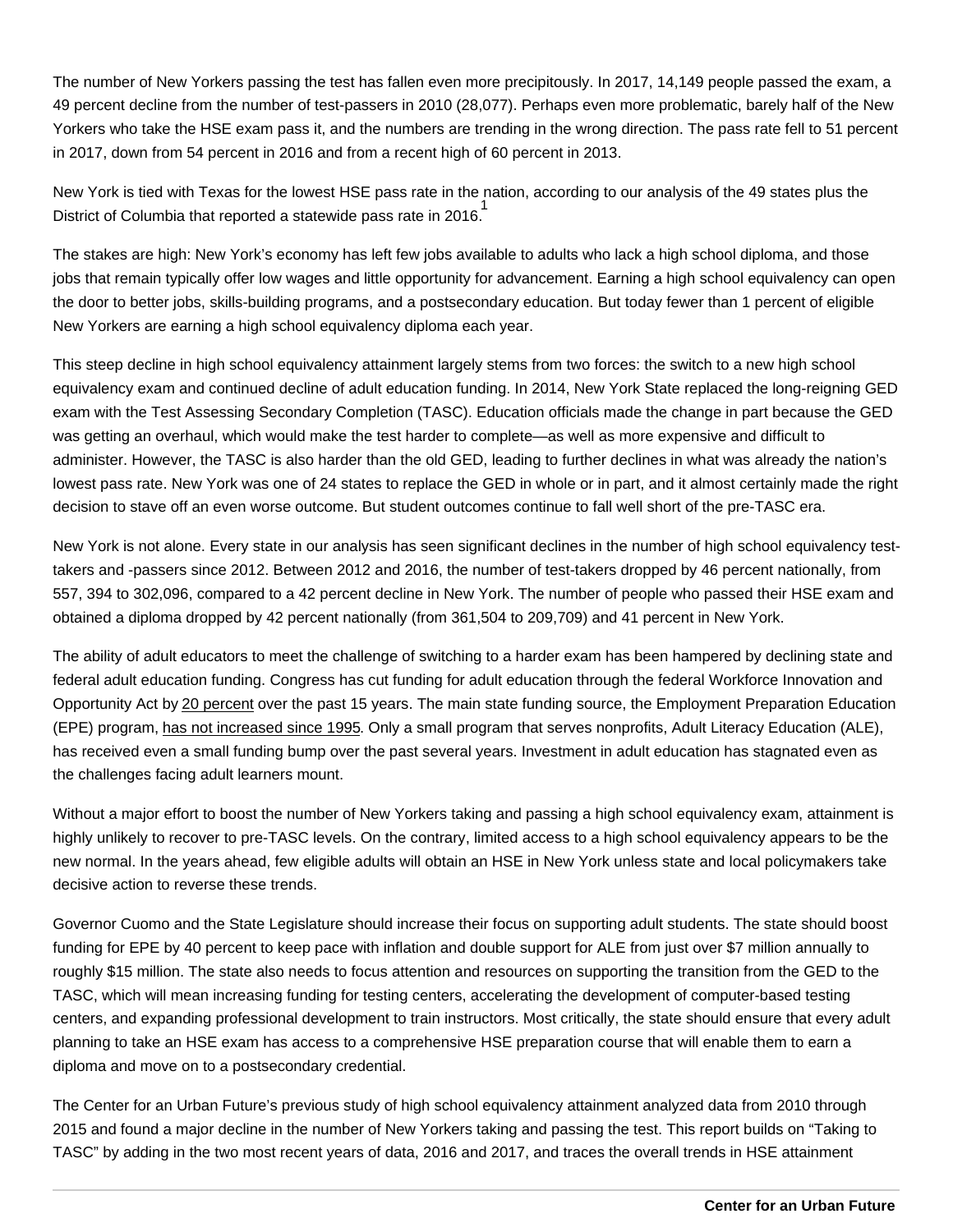across the state.

In addition, this report documents the 2016 high school equivalency testing and passing rates of 49 states and the District of Columbia. The Center for an Urban Future combined testing and passing data for all three major HSE publishers: the Educational Testing Service (publisher of HiSET), DRC (publisher of TASC), and the GED Testing Service. The Center then filled out the gaps in this data by contacting adult education directors in several states for the relevant data points. Oklahoma did not respond, but all other states provided the requested data.

Among the key findings of our analysis:

## **HSE attainment has improved since 2014, but remains far below pre-TASC levels.**

- The number of students taking the HSE exam has increased for three years in a row, rising from 25,826 in 2014 to 28,387 in 2017—a 10 percent increase.
- In the two years of new data since the Center's "Taking to TASC" report, both HSE taking and passing rose slightly. The number of students taking an HSE examination rose by 9 percent while the number passing the exam rose by 7 percent.
- The number of passers declined between 2016 and 2017, even as the number of test takers rose, leading to a drop in the pass rate from 53 percent in 2015 to 51 percent in 2017.
- From 2010 to 2017, the number of students taking the test fell by 40 percent, from 47,187 to 28,387. The number of students who passed the HSE exam fell by 49 percent, from 28,077 to 14,419.



# High School Equivalency Examination Testing and Passing in New York State, 2010 - 2017

Source: New York State Education Department, Office of Adult Career and Continuing Education Services

#### **The high school equivalency pass rate has fallen since introduction of the TASC.**

The 2017 HSE pass rate was only 51 percent, meaning that almost half of all test-takers failed the test. The pass rate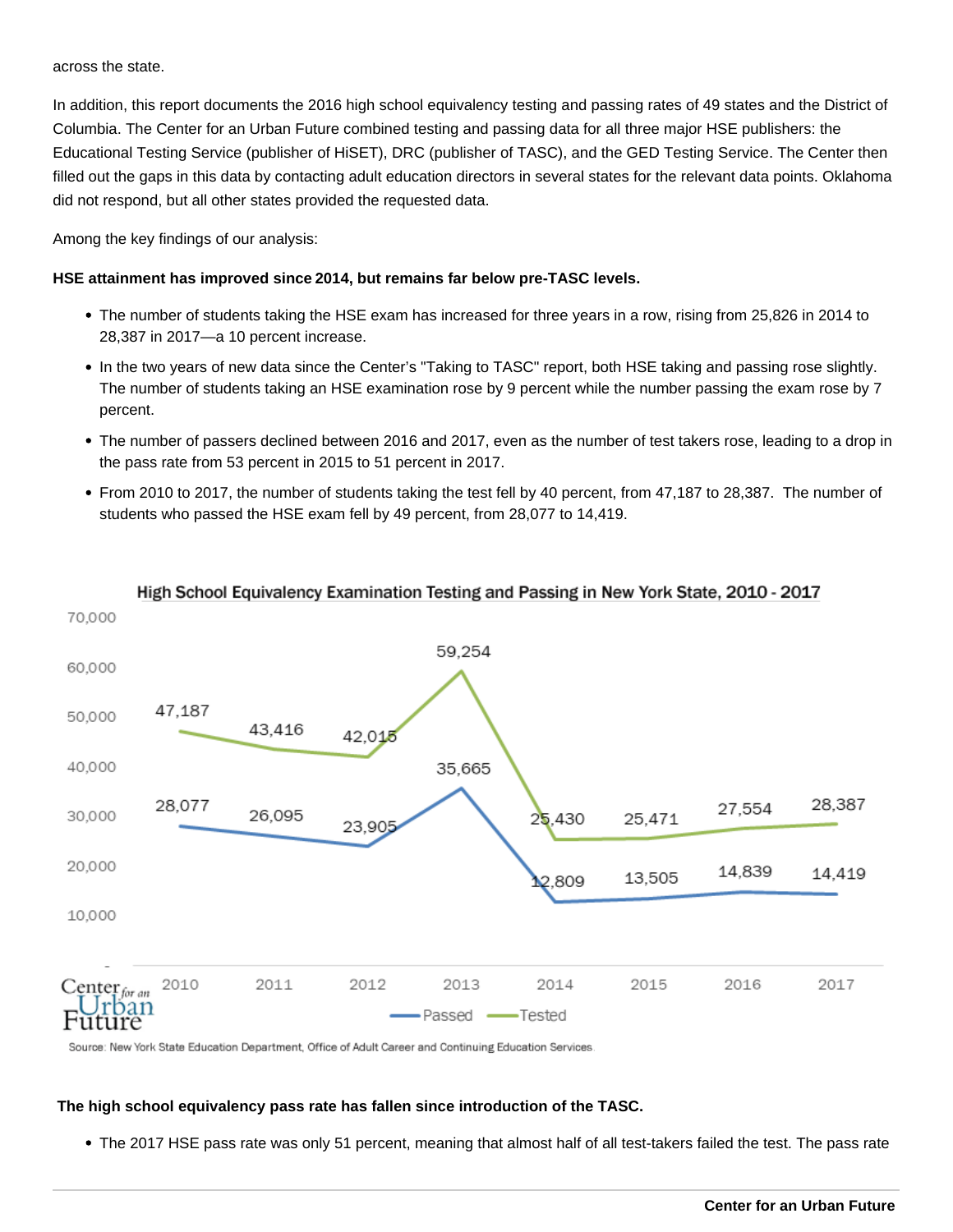declined from 53 percent in 2015 and 60 percent in 2010.

The most difficult hurdle for test-takers is math. Both the GED and TASC have five subtests: writing, reading, social studies, science, and math. Between 2010 and 2017, the other four subtests' pass rate slipped from an average of 81 percent to 71 percent. But the math pass rate fell more steeply, from 68 percent to 45 percent.



HSE Subtest Pass Rate in New York State, 2010 and 2017

Source: New York State Education Department, Office of Adult Career and Continuing Education Services.

# **New York and Texas have the lowest pass rates in the nation, but New York's drop in HSE attainment is on par with similar declines in other states.**

- In 2016, New York tied with Texas for the lowest pass rate in the nation at 54 percent. The next lowest rates were in Washington, DC (57 percent) and New Jersey (66 percent).
- Between 2012 and 2016, the number of test-takers dropped by 46 percent nationally, from 572,154 to 307,696, compared to a 42 percent decline in New York. The number of people who passed their HSE exam and obtained a diploma dropped by 42 percent nationally (from 371,794 to 213,728) and 41 percent in New York.
- In comparing state-level attainment data, it is important to note that states may apply differing standards for awarding a high school equivalency to students. If a state uses less rigorous standards than New York (e.g., a lower passing score or not requiring test-takers to pass all five subtests), obtaining an HSE may be easier, and potentially less meaningful, than in New York.

## **New York's overall decline in high school equivalency attainment has been steeper outside New York City.**

- While New York State as a whole saw a 49 percent drop in HSE attainment between 2010 and 2017, the decline did not affect every region equally. New York City's HSE attainment fell by 45 percent, compared to 52 percent in the rest of the state.
- Of the state's twenty largest counties, the steepest declines were in Albany (-80 percent) and Schenectady (-75 percent) counties. The largest numerical decline took place in Queens, Kings, and Bronx counties. If these three counties alone had maintained their 2010 rates of attainment rates, more than 4,000 additional students would have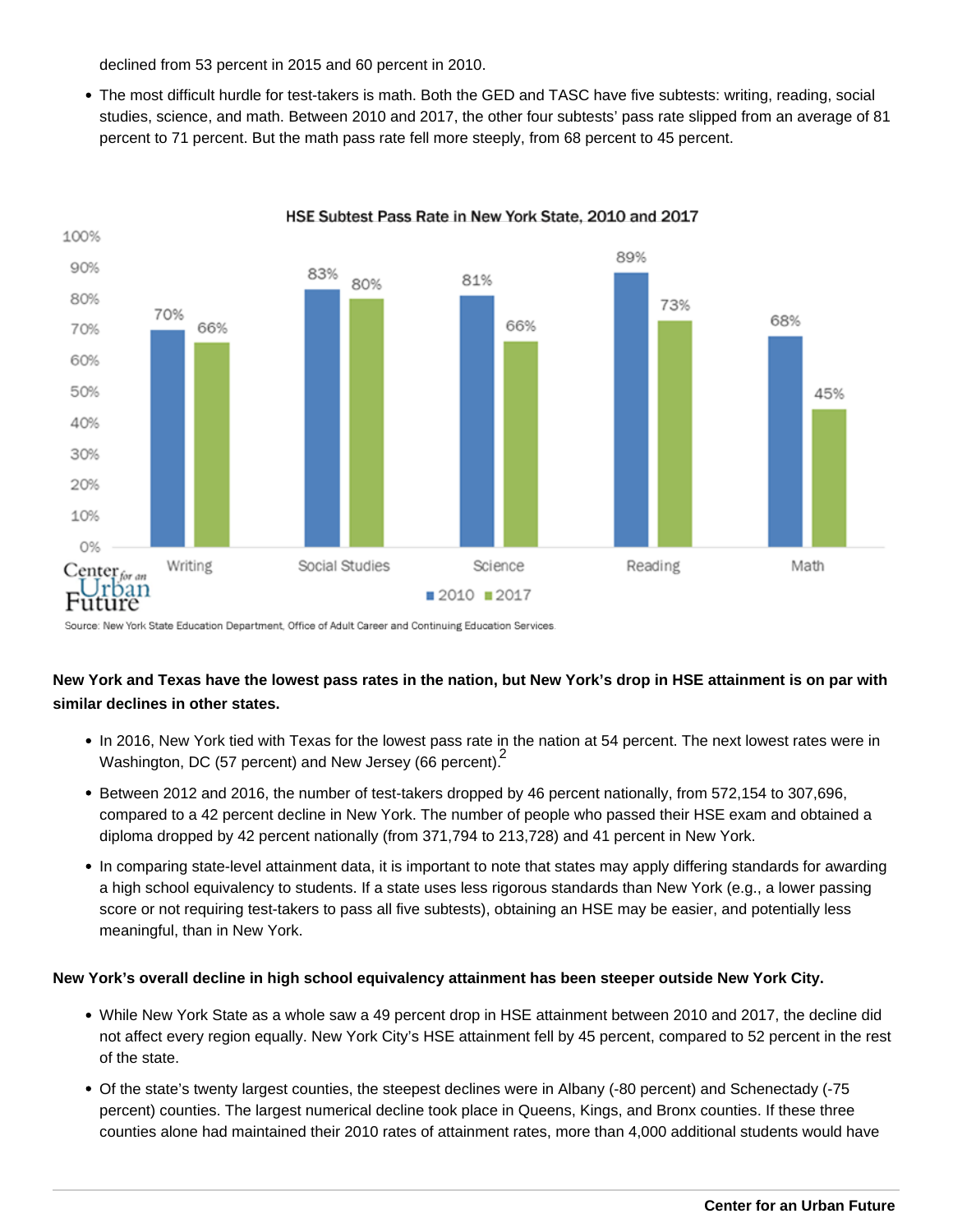

**High school equivalency attainment fell most steeply among white students, followed by African-American students.** 

- In 2008, 31,484 students who obtained an HSE were white. By 2017, however, the number of white students obtaining an HSE fell by two-thirds to only 4,005. White students as a share of all adults obtaining an HSE declined from 38 percent to 24 percent.
- The number of successful African-American students also fell sharply, from 8,667 in 2008 to 3,697 in 2017, a 57 percent drop. The number of Hispanic students obtaining an HSE fell by 45 percent to 3,916. In 2014, Hispanic HSE attainment surpassed African-American HSE attainment for the first time.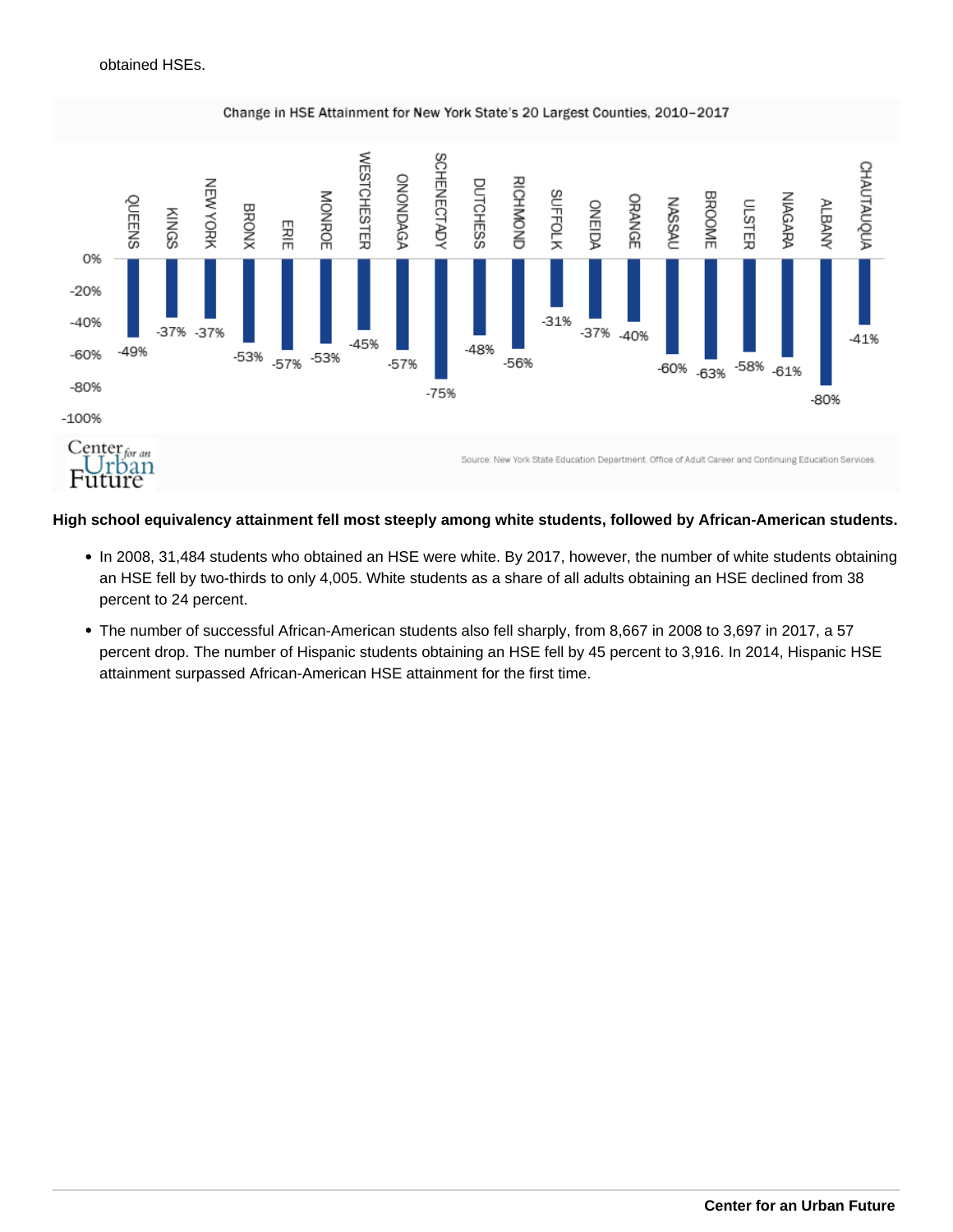

## **The population of adult basic education students at the high school equivalency level has declined sharply.**

- Between 2008 and 2017, the population of adult education students in New York dropped 21 percent, from 133,461 students to 105,410 students.
- There are two branches of adult education: English for Speakers of Other Languages (ESOL), which provides instruction for foreign-born students in English-language proficiency, and adult basic education (ABE), which provides basic-skills instruction for adults who did not complete their formal K-12 education. Between 2008 and 2017, the state's ESOL student population dropped by 9 percent, while the ABE student population fell by 36 percent.
- The number of students in the highest level of adult basic education, Level 6, fell by 70 percent, from 3,826 to 1,165—the sharpest drop of any level. These students are at an 11th and 12th grade literacy level and are therefore the best candidates to take and pass a high school equivalency exam. The lack of students at the highest level of adult basic education helps to explain, in part, why fewer adults are earning a high school equivalency today.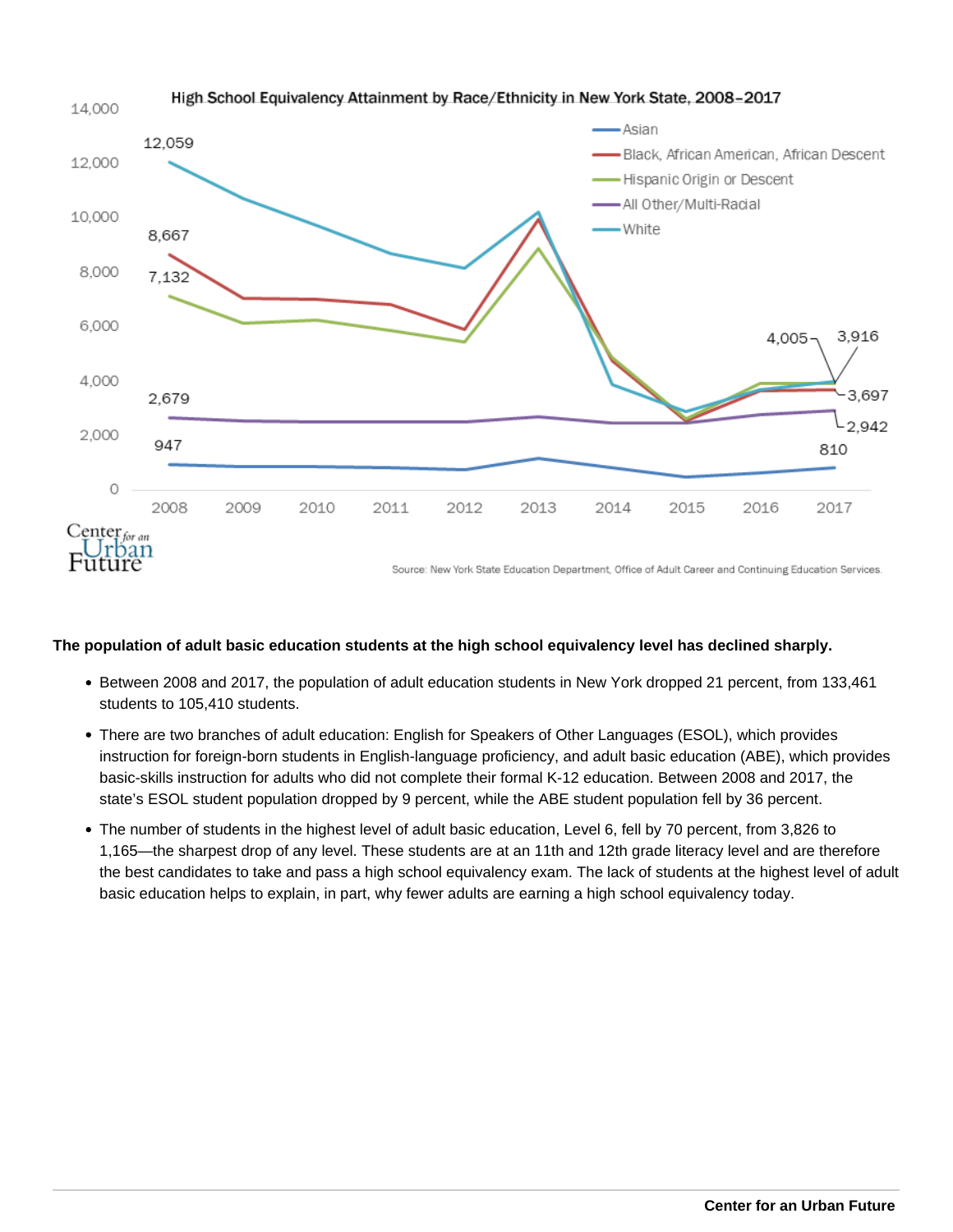

# Adult Education Student Population in New York State by ABE/ESL Enrollment, 2008 and 2017

Source: New York State Education Department, Office of Adult Career and Continuing Education Services.

## **More New Yorkers are graduating high school, but few who drop out are earning a high school equivalency diploma.**

Between 2010 and 2016 (the last year for which educational attainment data is available), the number of New Yorkers lacking a high school diploma fell by 10 percent. However, the number who obtained a high school equivalency fell by 47 percent during the same period.

## **High school equivalency trends by region**

Between 2015 and 2017, most of New York State's ten regions saw at least slight improvements in the number of students taking the high school equivalency test. Eight out of ten regions experienced increases in test-taking, and four saw increases above 10 percent. The picture was not as bright in actual high school equivalency attainment, however. Only five regions saw increases in attainment, and only two of those regions exceeded a 10 percent increase (Mohawk Valley and North Country).

Since 2010, test-taking has dropped by 40 percent or more in six of the ten regions, and by 50 percent or more in three of them: Capital Region, Central New York, and the Southern Tier. High school equivalency attainment dropped by 60 percent or more in two regions (Capital Region and Central New York), by 50 percent or more in five regions, and by 40 percent or more in all 10 regions. The pass rate dropped 10 percentage points or more in 6 of the ten regions, led by a remarkable 17 point decline in Central New York, from 69 percent to 52 percent.

- Between 2015 and 2017, the North Country saw the steepest improvement of any region, as test-taking jumped by 46 percent and HSE attainment by 35 percent.
- During those same years, HSE test-taking declined most in the Capital Region (-11 percent) and Long Island (-2 percent). HSE attainment fell in five regions, with the sharpest decrease on Long Island (-16 percent).
- Over the entire seven-year period between 2010 and 2017, HSE test-taking dropped most steeply on a percentage basis in Capital District (-60 percent), and on a numerical basis in New York City (-9,181).
- The steepest decline in actual HSE attainment came in Central New York, which fell by 63 percent. New York City saw the greatest numerical drop, falling by 5,675 test passers, a 45 percent decrease.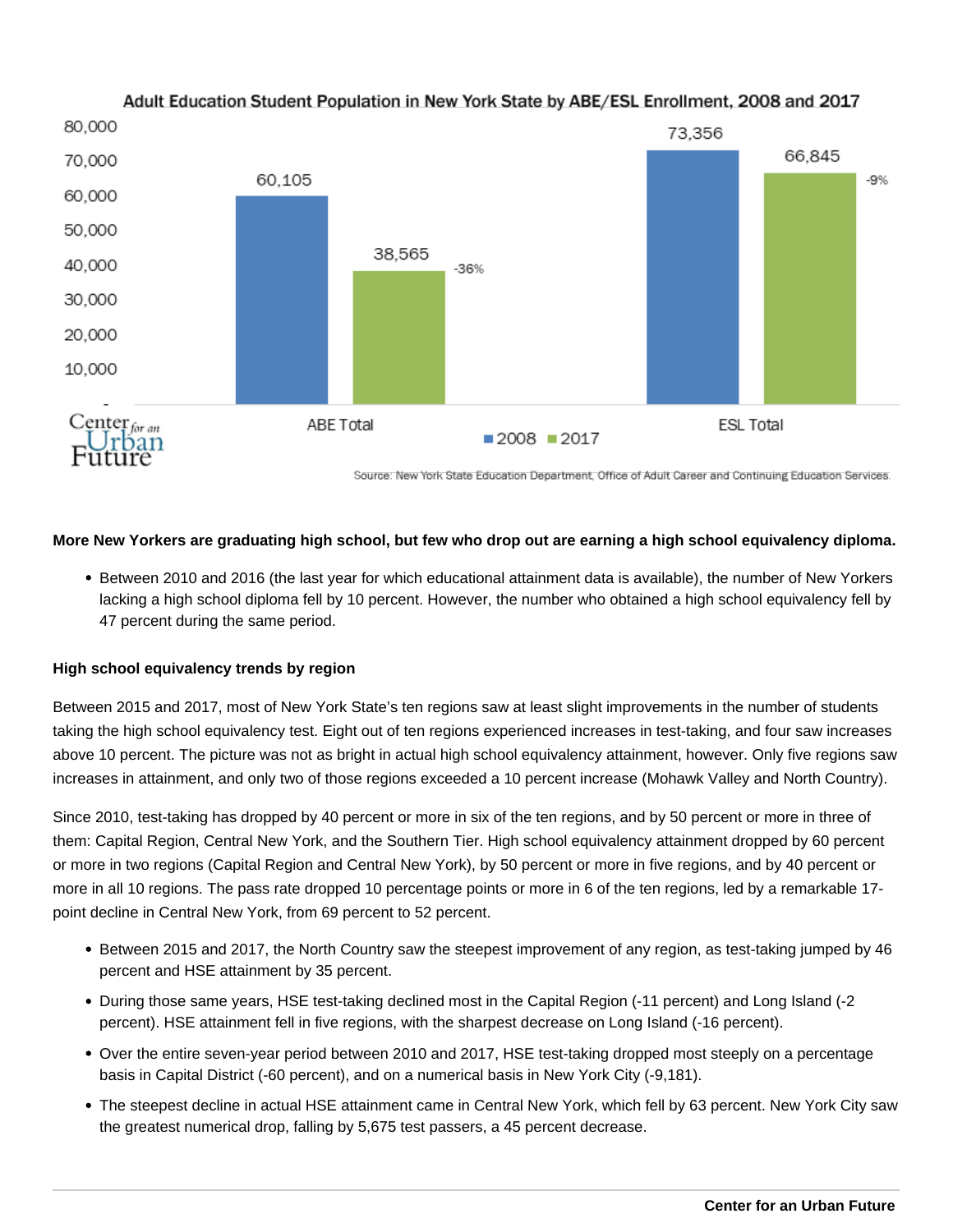- Five regions have seen further declines in attainment since 2015, led by Long Island and the Capital Region. Every region of the state has seen high school equivalency attainment drop since 2010. But in five out of ten regions, attainment has declined even further since 2015: Long Island (-16 percent), Capital Region (-11 percent), Southern Tier (-7 percent), Central New York (-3 percent), and New York City (-1 percent).
- Five regions have seen an increase in attainment since 2015, led by the North Country and the Mohawk Valley. In five out of ten regions, high school equivalency attainment has increased since 2015: North Country (35 percent), Mohawk Valley (16 percent), Hudson Valley (8 percent), Finger Lakes (6 percent), and Western New York (1 percent).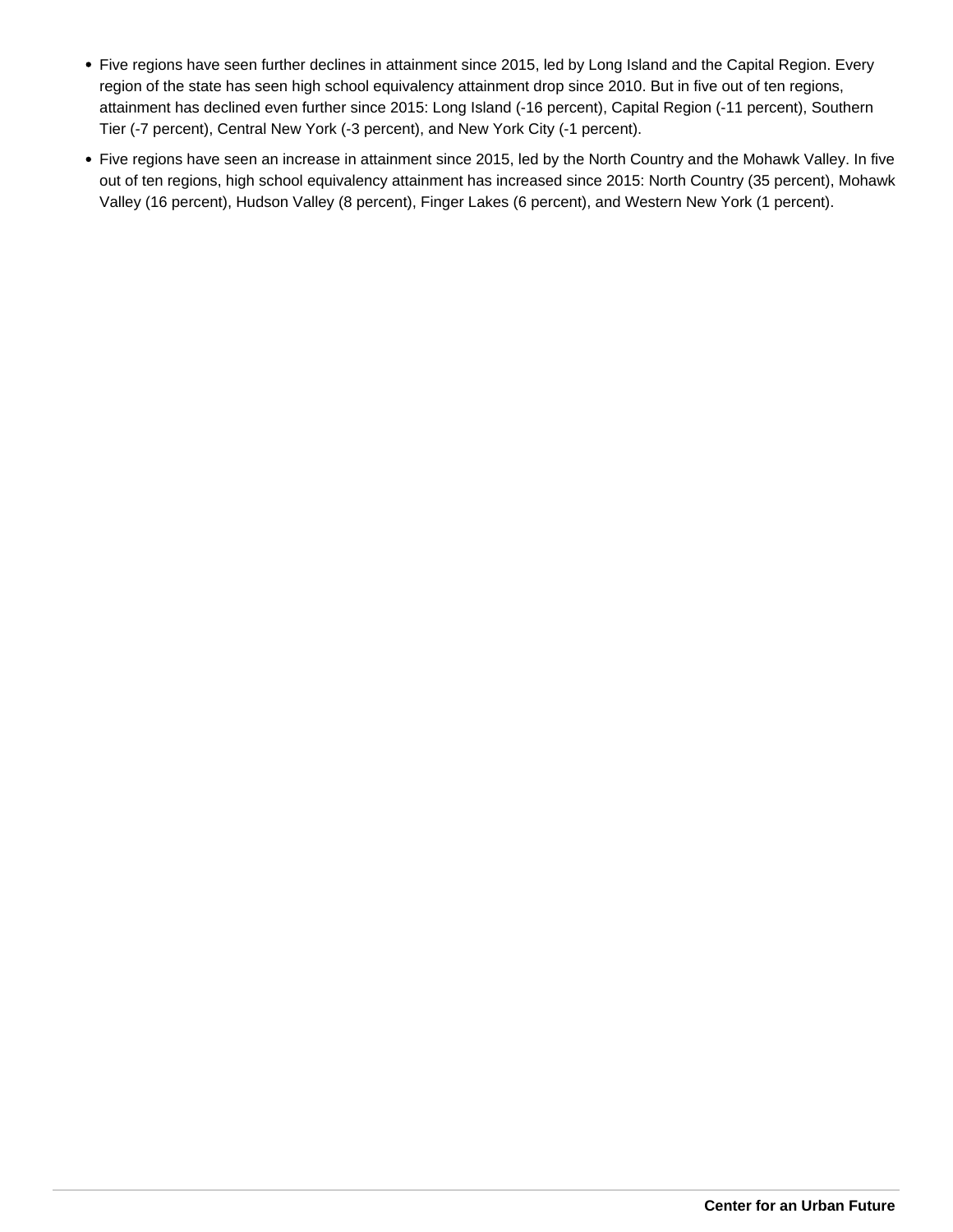Capital District: HSE test-taking in the Capital District fell by 55 percent between 2010 and 2015 and a further 11 percent from 2015 to 2017, for a total decline of 60 percent over seven years. HSE attainment fell by 61 percent since 2010.

Central New York: Test-taking in the Central New York region dropped by 57 percent between 2010 and 2015 and rebounded by 13 percent from 2015 to 2017, for a total decline of 51 percent over seven years. But HSE attainment declined by 63 percent over that same period, because over those seven years, the HSE pass rate fell from 69 percent to 52 percent.

Finger Lakes: Test-taking in the Finger Lakes region dropped by 47 percent between 2010 and 2015, but recovered by 10 percent between 2015 to 2017, for a total decline of 42 percent over seven years. But HSE attainment fell by 51 percent between 2010 and 2017, due to a decline in pass rate from 67 percent to 56 percent.

Hudson Valley: Test-taking in the Hudson Valley region fell by 46 percent between 2010 and 2015, but recovered by 15 percent between 2015 to 2017, for a total decline of 37 percent over seven years. But actual HSE attainment fell by 47 percent between 2010 and 2017, due to a decline in pass rate from 64 percent to 54 percent.

Long Island: The Long Island region experienced the slowest decline in test-taking of all regions between 2010 and 2015 (-29 percent), but dropped another 2 percent between 2015 and 2017, for a total decline of 30 percent between 2010 and 2017. HSE attainment fell by 44 percent over that seven-year stretch due to a decline in pass rate from 58 percent to 47 percent.

Mohawk Valley: Test-taking in the Mohawk Valley region dropped by 52 percent between 2010 and 2015, but recovered by 25 percent between 2015 and 2017, for a total decline of 40 percent between 2010 and 2017. Actual HSE attainment fell by 48 percent over the seven-year period due to a pass rate decline from 77 percent to 67 percent.

New York City: Test-taking in New York City dropped by 42 percent between 2010 and 2015, and recovered by 9 percent between 2015 and 2017, for a total decline of 40 percent between 2010 and 2017. HSE attainment dropped slightly between 2015 and 2017 (-1 percent) and by almost half (-45 percent) over the full seven-year stretch, owing to a decline in the city's already low pass rate from 51 percent to 44 percent.

North Country: Test-taking in the North Country region fell by 52 percent between 2010 and 2015, but then bounced back by an impressive 46 percent between 2015 and 2017, for a total decline of 30 percent between 2010 and 2017. But HSE attainment fell by 43 percent during that time period due to a pass rate decline from 78 percent to 64 percent.

Southern Tier: Test-taking in the Southern Tier region fell by 53 percent between 2010 and 2015 and increased 1 percent between 2015 and 2017, for a total decline of 52 percent between 2010 and 2017. HSE attainment fell by 57 percent due to a pass rate decline from 71 percent to 64 percent.

Western New York: Test-taking in the Western New York region dropped by 49 percent between 2010 and 2015, but recovered by 2 percent between 2015 and 2017, for a total decline of 48 percent between 2010 and 2017. HSE attainment dropped slightly faster (-52 percent) due to a modest pass rate decline from 73 percent to 67 percent.

The New York State Education Department (NYSED) is taking some steps to boost HSE attainment. In Spring 2018, the Board of Regents approved an innovative new policy to allow students to substitute a Regents Exam passing score for the relevant TASC subtest, which could accelerate attainment for students who passed at least one Regents Exam before leaving high school. NYSED is also performing extensive professional development to assist providers in transitioning from the GED to the TASC exam.

Still, rates of taking and passing the high school equivalency test remain alarmingly low. It is possible that NYSED's new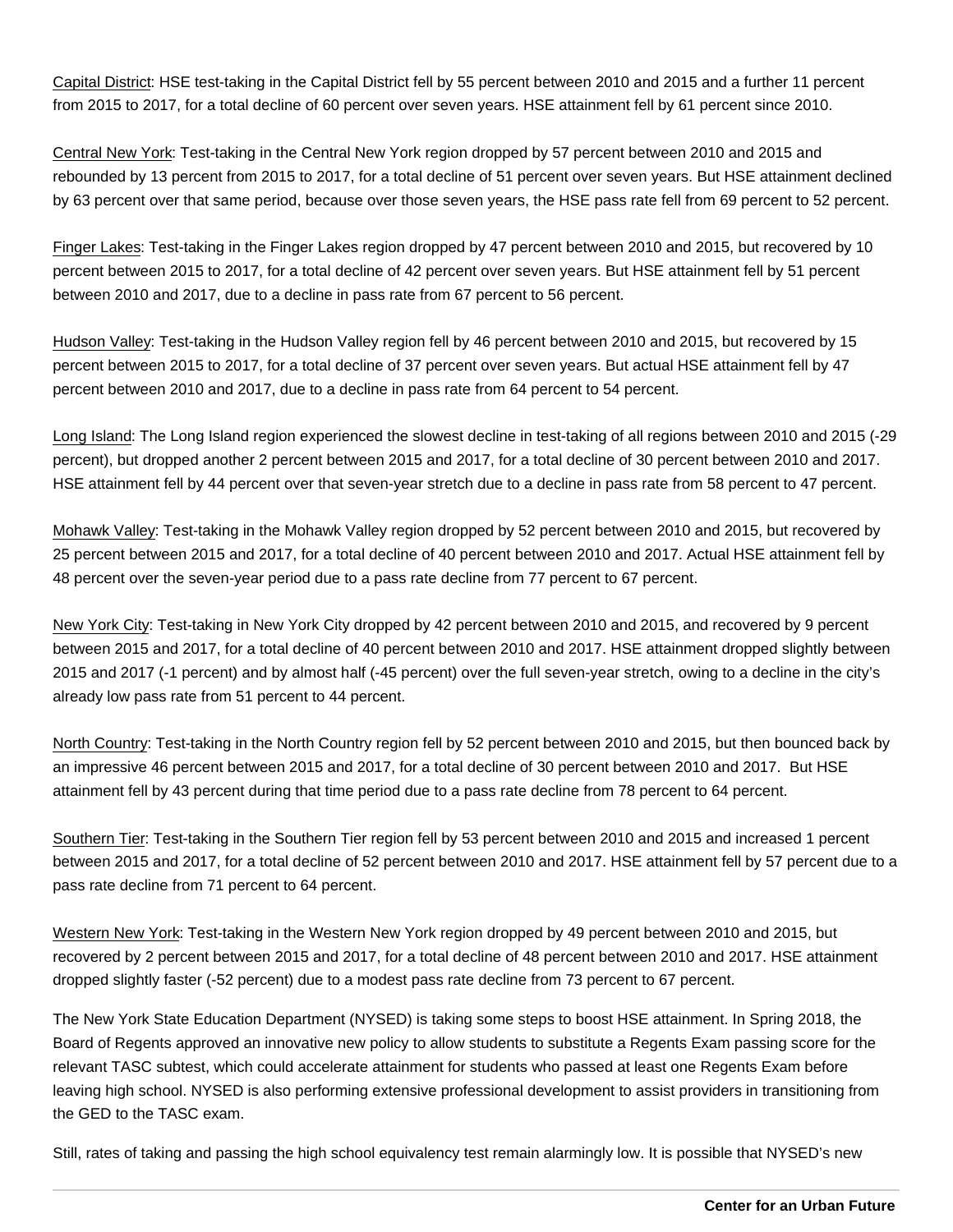route to an HSE will help turn around the decline, at least for younger adults. But larger obstacles need to be identified and addressed. Reversing this decline will require a major new focus from Governor Cuomo and the State Legislature and a new level of investment in HSE preparation and testing and adult education.

| High School Equivalency Attainment in New York by County, 2010-2017 |       |                  |              |                     |                       |                     |                       |  |  |  |
|---------------------------------------------------------------------|-------|------------------|--------------|---------------------|-----------------------|---------------------|-----------------------|--|--|--|
| County                                                              | 2010  | 2015             | 2017         | Change<br>2015-2017 | # Change<br>2015-2017 | Change<br>2010-2017 | # Change<br>2010-2017 |  |  |  |
| <b>ALBANY</b>                                                       | 338   | 183              | 69           | $-62%$              | (114)                 | $-80%$              | (269)                 |  |  |  |
| ALLEGANY                                                            | 73    | 31               | 22           | $-29%$              | (9)                   | $-70%$              | (51)                  |  |  |  |
| <b>BRONX</b>                                                        | 2,245 | 981              | 1,061        | 8%                  | 80                    | $-53%$              | (1, 184)              |  |  |  |
| <b>BROOME</b>                                                       | 401   | 181              | 149          | $-18%$              | (32)                  | $-63%$              | (252)                 |  |  |  |
| CATTARAUGUS                                                         | 233   | 176              | 187          | 6%                  | 11                    | $-20%$              | (46)                  |  |  |  |
| <b>CAYUGA</b>                                                       | 258   | 99               | 120          | 21%                 | 21                    | $-53%$              | (138)                 |  |  |  |
| CHAUTAUQUA                                                          | 320   | 187              | 188          | 6%                  | 11                    | $-41%$              | (132)                 |  |  |  |
| <b>CHEMUNG</b>                                                      | 231   | 127              | 143          | 13%                 | 16                    | $-38%$              | (88)                  |  |  |  |
| CHENANGO                                                            | 137   | 53               | 43           | $-19%$              | (10)                  | $-69%$              | (94)                  |  |  |  |
| <b>CLINTON</b>                                                      | 265   | 90               | 143          | 59%                 | 53                    | $-46%$              | (122)                 |  |  |  |
| <b>COLUMBIA</b>                                                     | 207   | 92               | 68           | $-26%$              | (24)                  | $-67%$              | (139)                 |  |  |  |
| CORTLAND                                                            | 95    | 28               | 36           | 29%                 | 8                     | $-62%$              | (59)                  |  |  |  |
| DELAWARE                                                            | 39    | $\boldsymbol{7}$ | $\mathbf{1}$ | $-86%$              | (6)                   | $-97%$              | (38)                  |  |  |  |
| <b>DUTCHESS</b>                                                     | 695   | 305              | 362          | 19%                 | 57                    | $-48%$              | (333)                 |  |  |  |
| ERIE                                                                | 1,386 | 643              | 593          | $-8%$               | (50)                  | $-57%$              | (793)                 |  |  |  |
| <b>ESSEX</b>                                                        | 91    | 34               | 59           | 74%                 | 25                    | $-35%$              | (32)                  |  |  |  |
| <b>FRANKLIN</b>                                                     | 301   | 90               | 169          | 88%                 | 79                    | $-44%$              | (132)                 |  |  |  |
| <b>FULTON</b>                                                       | 179   | 47               | 105          | 123%                | 58                    | $-41%$              | (74)                  |  |  |  |
| <b>GENESEE</b>                                                      | 196   | 86               | 43           | $-50%$              | (43)                  | $-78%$              | (153)                 |  |  |  |
| GREENE                                                              | 202   | 122              | 118          | $-3%$               | (4)                   | $-42%$              | (84)                  |  |  |  |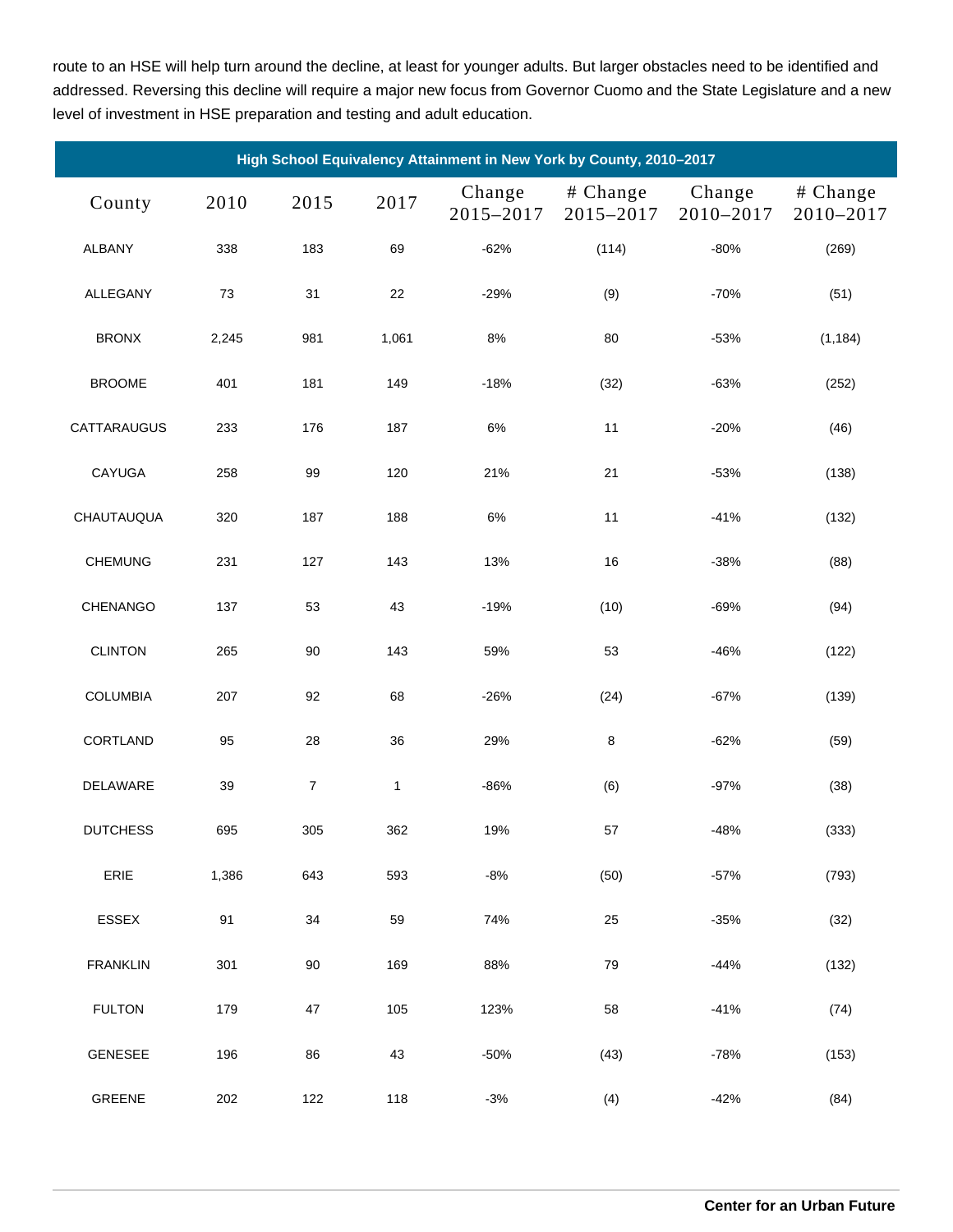| High School Equivalency Attainment in New York by County, 2010-2017 |                          |                |                |                              |                              |                     |                       |  |  |  |
|---------------------------------------------------------------------|--------------------------|----------------|----------------|------------------------------|------------------------------|---------------------|-----------------------|--|--|--|
| County                                                              | 2010                     | 2015           | 2017           | Change<br>2015-2017          | # Change<br>2015-2017        | Change<br>2010-2017 | # Change<br>2010-2017 |  |  |  |
| <b>HAMILTON</b>                                                     | $\blacksquare$           | $\blacksquare$ | $\blacksquare$ |                              | $\blacksquare$               | $\blacksquare$      | $\blacksquare$        |  |  |  |
| <b>HERKIMER</b>                                                     | 56                       | 29             | 51             | 76%                          | 22                           | $-9%$               | (5)                   |  |  |  |
| <b>JEFFERSON</b>                                                    | 232                      | 167            | 140            | $-16%$                       | (27)                         | $-40%$              | (92)                  |  |  |  |
| <b>KINGS</b>                                                        | 3,500                    | 2,595          | 2,205          | $-15%$                       | (390)                        | $-37%$              | (1, 295)              |  |  |  |
| LEWIS                                                               | $\blacksquare$           | $\mathbf{1}$   | $\mathbf{1}$   | $0\%$                        | 0                            | $\blacksquare$      | $\mathbf{1}$          |  |  |  |
| LIVINGSTON                                                          | 108                      | 62             | 85             | 37%                          | 23                           | $-21%$              | (23)                  |  |  |  |
| <b>MADISON</b>                                                      | 91                       | $\pmb{0}$      | $\blacksquare$ | $\blacksquare$               | $\blacksquare$               | $-100%$             | (91)                  |  |  |  |
| <b>MONROE</b>                                                       | 967                      | 462            | 451            | $-2%$                        | (11)                         | $-53%$              | (516)                 |  |  |  |
| <b>MONTGOMERY</b>                                                   | $\mathbf{1}$             | $\pmb{0}$      | $\blacksquare$ | $\blacksquare$               | $\qquad \qquad \blacksquare$ | $-100%$             | (1)                   |  |  |  |
| <b>NASSAU</b>                                                       | 544                      | 341            | 220            | $-35%$                       | (121)                        | $-60%$              | (324)                 |  |  |  |
| <b>NEW YORK</b>                                                     | 2,366                    | 1,356          | 1,482          | $9%$                         | 126                          | $-37%$              | (884)                 |  |  |  |
| <b>NIAGARA</b>                                                      | 355                      | 78             | 137            | 76%                          | 59                           | $-61%$              | (218)                 |  |  |  |
| ONEIDA                                                              | 596                      | 339            | 373            | 10%                          | 34                           | $-37%$              | (223)                 |  |  |  |
| ONONDAGA                                                            | 752                      | 309            | 324            | $5\%$                        | 15                           | $-57%$              | (428)                 |  |  |  |
| <b>ONTARIO</b>                                                      | 200                      | 47             | 60             | 28%                          | 13                           | $-70%$              | (140)                 |  |  |  |
| ORANGE                                                              | 567                      | 313            | 342            | $9\%$                        | 29                           | $-40%$              | (225)                 |  |  |  |
| ORLEANS                                                             | 157                      | 82             | 89             | $9%$                         | $\boldsymbol{7}$             | $-43%$              | (68)                  |  |  |  |
| OSWEGO                                                              | 138                      | $71$           | 13             | $-82%$                       | (58)                         | $-91%$              | (125)                 |  |  |  |
| <b>OTSEGO</b>                                                       | 285                      | 109            | 78             | $-28%$                       | (31)                         | $-73%$              | (207)                 |  |  |  |
| <b>PUTNAM</b>                                                       | $\overline{\mathcal{A}}$ | $\mathbf 0$    | 6              | $\qquad \qquad \blacksquare$ | 6                            | 50%                 | $\sqrt{2}$            |  |  |  |
| QUEENS                                                              | 3,945                    | 1,912          | 2,006          | $5\%$                        | 94                           | $-49%$              | (1,939)               |  |  |  |
| RENSSELAER                                                          | 19                       | 31             | 186            | 500%                         | 155                          | 879%                | 167                   |  |  |  |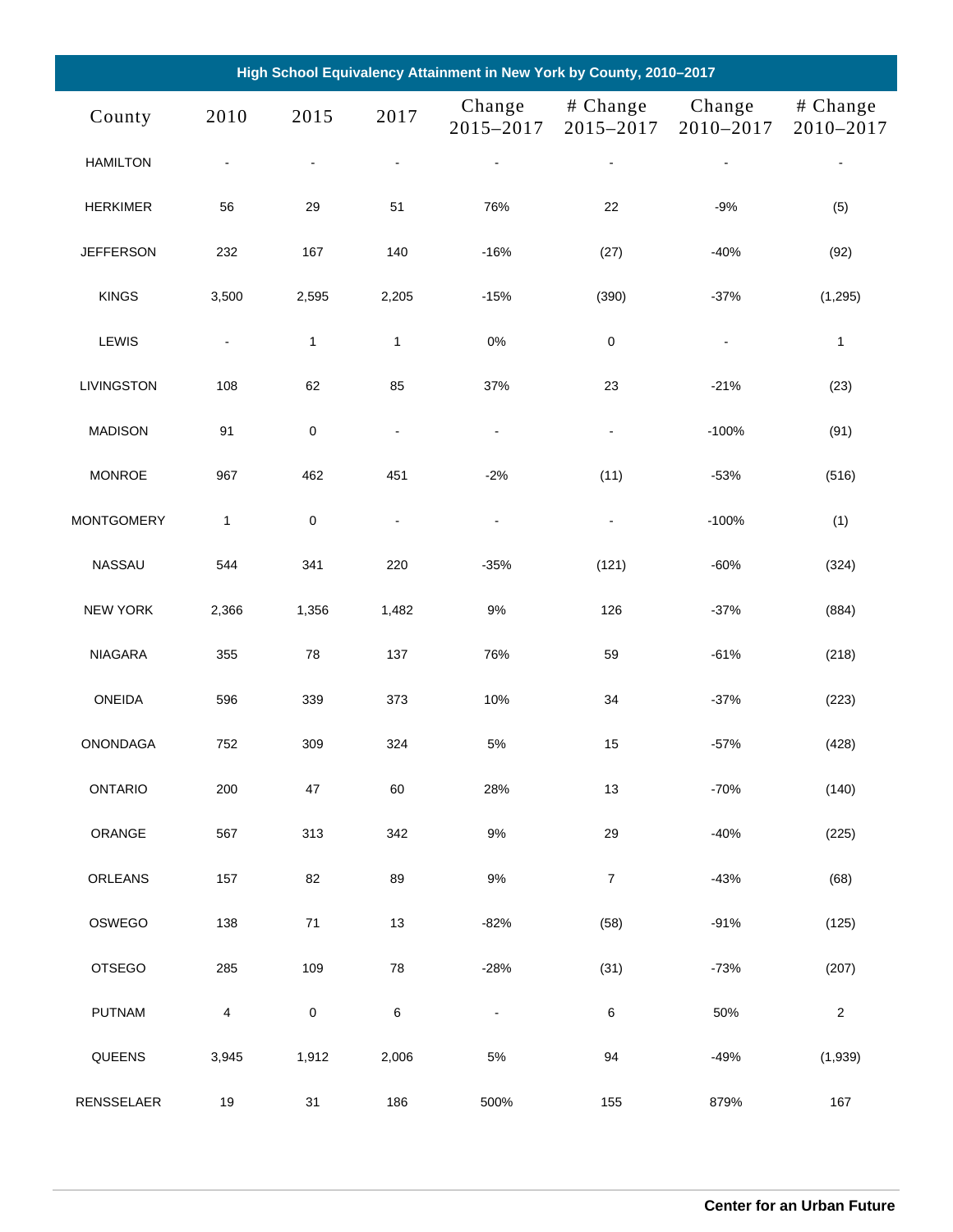| High School Equivalency Attainment in New York by County, 2010-2017 |            |           |                           |                     |                       |                     |                       |  |  |  |
|---------------------------------------------------------------------|------------|-----------|---------------------------|---------------------|-----------------------|---------------------|-----------------------|--|--|--|
| County                                                              | 2010       | 2015      | 2017                      | Change<br>2015-2017 | # Change<br>2015-2017 | Change<br>2010-2017 | # Change<br>2010-2017 |  |  |  |
| <b>RICHMOND</b>                                                     | 661        | 275       | 288                       | 5%                  | 13                    | $-56%$              | (373)                 |  |  |  |
| <b>ROCKLAND</b>                                                     | 133        | 32        | 113                       | 253%                | 81                    | $-15%$              | (20)                  |  |  |  |
| <b>SARATOGA</b>                                                     | 257        | 87        | 76                        | $-13%$              | (11)                  | $-70%$              | (181)                 |  |  |  |
| <b>SCHENECTADY</b>                                                  | 717        | 231       | 176                       | $-24%$              | (55)                  | $-75%$              | (541)                 |  |  |  |
| <b>SCHOHARIE</b>                                                    | 40         | $\pmb{0}$ | $\blacksquare$            | $\blacksquare$      | $\blacksquare$        | $-100%$             | (40)                  |  |  |  |
| <b>SCHUYLER</b>                                                     | 58         | $\pmb{0}$ | $\frac{1}{2}$             | $\blacksquare$      | $\blacksquare$        | $-100%$             | (58)                  |  |  |  |
| <b>SENECA</b>                                                       | 107        | 62        | 110                       | 77%                 | 48                    | $3%$                | 3                     |  |  |  |
| ST.<br>LAWRENCE                                                     | 285        | 112       | 157                       | 40%                 | 45                    | $-45%$              | (128)                 |  |  |  |
| <b>STEUBEN</b>                                                      | 82         | 42        | 23                        | $-45%$              | (19)                  | $-72%$              | (59)                  |  |  |  |
| <b>SUFFOLK</b>                                                      | 634        | 445       | 440                       | $-1%$               | (5)                   | $-31%$              | (194)                 |  |  |  |
| <b>SULLIVAN</b>                                                     | 316        | 115       | 99                        | $-14%$              | (16)                  | $-69%$              | (217)                 |  |  |  |
| <b>TIOGA</b>                                                        | 9          | 4         | 6                         | 50%                 | $\mathbf{2}$          | $-33%$              | (3)                   |  |  |  |
| <b>TOMPKINS</b>                                                     | 174        | 80        | 96                        | 20%                 | 16                    | $-45%$              | (78)                  |  |  |  |
| <b>ULSTER</b>                                                       | 378        | 187       | 158                       | $-16%$              | (29)                  | $-58%$              | (220)                 |  |  |  |
| WARREN                                                              | 213        | 72        | 39                        | $-46%$              | (33)                  | $-82%$              | (174)                 |  |  |  |
| <b>WASHINGTON</b>                                                   | 106        | $71$      | 61                        | $-14%$              | (10)                  | $-42%$              | (45)                  |  |  |  |
| WAYNE                                                               | 128        | 44        | $70\,$                    | 59%                 | 26                    | $-45%$              | (58)                  |  |  |  |
| <b>WESTCHESTER</b>                                                  | 895        | 503       | 494                       | $-2%$               | (9)                   | $-45%$              | (401)                 |  |  |  |
| WYOMING                                                             | 107        | $90\,$    | 83                        | $-8%$               | (7)                   | $-22%$              | (24)                  |  |  |  |
| YATES                                                               | $\sqrt{2}$ | 3         | $\ensuremath{\mathsf{3}}$ | $0\%$               | 0                     | 50%                 | $\mathbf{1}$          |  |  |  |
| New York State 28,077                                               |            | 14,321    | 14,420                    | $1\%$               | 99                    | $-49%$              | (13, 657)             |  |  |  |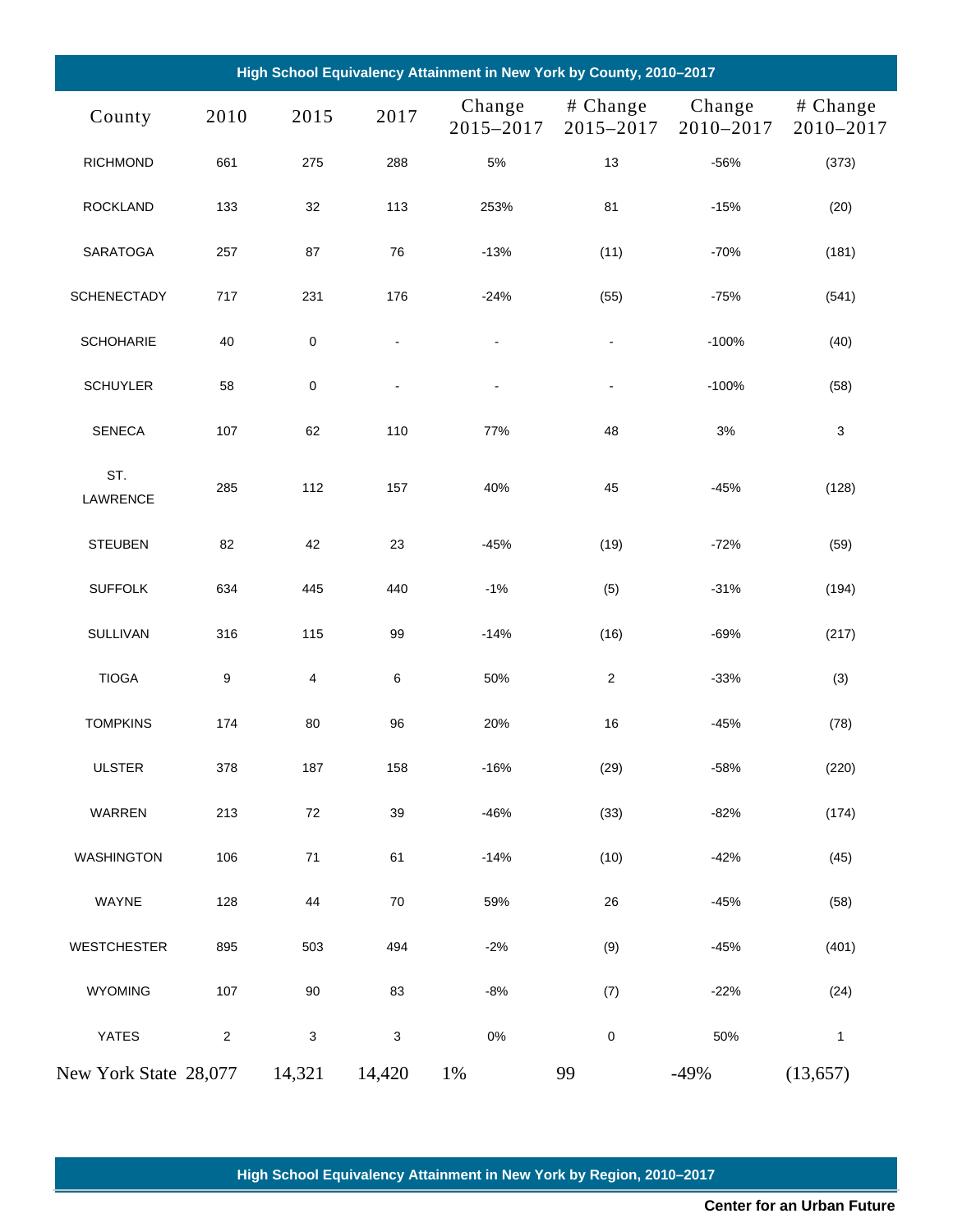| Region                         | 2010   | 2015   | 2017   | Change<br>2015-2017 | # Change<br>2015-2017 | Change<br>2010-2017 | # Change<br>2010-2017 |
|--------------------------------|--------|--------|--------|---------------------|-----------------------|---------------------|-----------------------|
| CAPITAL<br><b>DISTRICT</b>     | 2,059  | 889    | 793    | $-11%$              | (96)                  | $-61%$              | (1,266)               |
| CENTRAL<br><b>NEW YORK</b>     | 1,334  | 507    | 493    | $-3%$               | (14)                  | $-63%$              | (841)                 |
| <b>FINGER</b><br><b>LAKES</b>  | 2,030  | 938    | 994    | $6\%$               | 56                    | $-51%$              | (1,036)               |
| <b>HUDSON</b><br>VALLEY        | 2,988  | 1,455  | 1,574  | $8\%$               | 119                   | $-47%$              | (1, 414)              |
| LONG<br><b>ISLAND</b>          | 1,178  | 786    | 660    | $-16%$              | (126)                 | $-44%$              | (518)                 |
| <b>MOHAWK</b><br>VALLEY        | 1,157  | 524    | 607    | 16%                 | 83                    | $-48%$              | (550)                 |
| <b>NEW</b><br>YORK CITY        | 12,717 | 7,119  | 7,042  | $-1%$               | (77)                  | $-45%$              | (5,675)               |
| <b>NORTH</b><br><b>COUNTRY</b> | 1,174  | 494    | 669    | 35%                 | 175                   | $-43%$              | (505)                 |
| SOUTHERN<br><b>TIER</b>        | 1,073  | 494    | 461    | $-7%$               | (33)                  | $-57%$              | (612)                 |
| WESTERN<br>NEW YORK            | 2,367  | 1,115  | 1,127  | 1%                  | 12                    | $-52%$              | (1, 240)              |
| New York<br><b>State</b>       | 28,077 | 14,321 | 14,420 | $1\%$               | 99                    | $-49%$              | (13, 657)             |

| High School Equivalency Attainment in the United States, 2012-2016 |                            |                     |                                        |              |              |                               |                      |                      |  |  |
|--------------------------------------------------------------------|----------------------------|---------------------|----------------------------------------|--------------|--------------|-------------------------------|----------------------|----------------------|--|--|
| <b>State</b>                                                       | <b>Completed Completed</b> | Test 2012 Test 2016 | Completed<br>Change %<br>$2012 - 2016$ | Pass<br>2012 | Pass<br>2016 | Pass<br>Change %<br>2012-2016 | Pass<br>Rate<br>2012 | Pass<br>Rate<br>2016 |  |  |
| ALABAMA                                                            | 14.622                     | 3.599               | $-75.4%$                               | 7.967        | 2.709        | $-66%$                        | 54%                  | 75%                  |  |  |
| ALASKA                                                             | 1.792                      | 834                 | $-53.5%$                               | 1,558        | 735          | $-53%$                        | 87%                  | 88%                  |  |  |
| <b>ARIZONA</b>                                                     | 16.000                     | 7.162               | $-55.2%$                               | 11.588       | 5,860        | $-49%$                        | 72%                  | 82%                  |  |  |
| <b>ARKANSAS</b>                                                    | 7,521                      | 4,213               | $-44.0%$                               | 6,346        | 3,712        | $-42%$                        | 84%                  | 88%                  |  |  |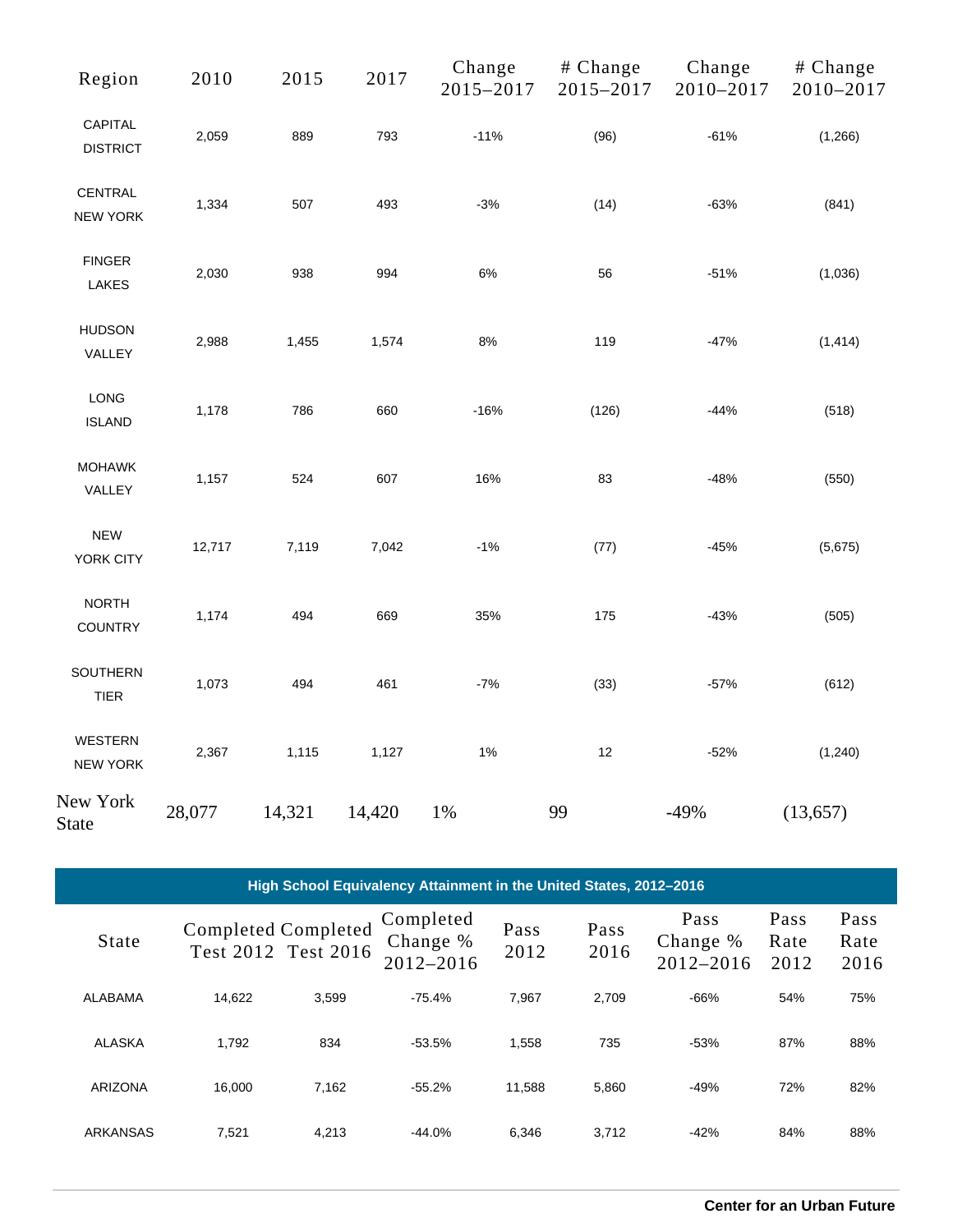| High School Equivalency Attainment in the United States, 2012-2016 |                            |                     |                                    |              |              |                               |                      |                      |  |
|--------------------------------------------------------------------|----------------------------|---------------------|------------------------------------|--------------|--------------|-------------------------------|----------------------|----------------------|--|
| State                                                              | <b>Completed Completed</b> | Test 2012 Test 2016 | Completed<br>Change %<br>2012-2016 | Pass<br>2012 | Pass<br>2016 | Pass<br>Change %<br>2012-2016 | Pass<br>Rate<br>2012 | Pass<br>Rate<br>2016 |  |
| CALIFORNIA                                                         | 44,231                     | 26,167              | $-40.8%$                           | 30201        | 19,969       | $-34%$                        | 68%                  | 76%                  |  |
| COLORADO                                                           | 11,369                     | 5,313               | $-53.3%$                           | 9,376        | 4,532        | $-52%$                        | 82%                  | 85%                  |  |
| CONNECTICUT                                                        | 4,755                      | 1,482               | $-68.8%$                           | 2,712        | 973          | $-64%$                        | 57%                  | 66%                  |  |
| DELAWARE                                                           | 786                        | 578                 | $-26.5%$                           | 724          | 445          | $-39%$                        | 92%                  | 77%                  |  |
| <b>DISTRICT OF</b><br><b>COLUMBIA</b>                              | 801                        | 464                 | $-42.1%$                           | 442          | 265          | $-40%$                        | 55%                  | 57%                  |  |
| <b>FLORIDA</b>                                                     | 41,991                     | 24,239              | $-42.3%$                           | 28,442       | 19,293       | $-32%$                        | 68%                  | 80%                  |  |
| <b>GEORGIA</b>                                                     | 24,053                     | 13,581              | $-43.5%$                           | 15,980       | 10,178       | $-36%$                        | 66%                  | 75%                  |  |
| <b>HAWAII</b>                                                      | 1,563                      | 515                 | $-67.1%$                           | 1,210        | 466          | $-61%$                        | 77%                  | 90%                  |  |
| <b>IDAHO</b>                                                       | 3,714                      | 2,284               | $-38.5%$                           | 3,191        | 1,973        | $-38%$                        | 86%                  | 86%                  |  |
| <b>ILLINOIS</b>                                                    | 24,508                     | 9,502               | $-61.2%$                           | 14,735       | 7,283        | $-51%$                        | 60%                  | 77%                  |  |
| <b>INDIANA</b>                                                     | 14,445                     | 8,411               | $-41.8%$                           | 10,759       | 6396         | $-41%$                        | 74%                  | 76%                  |  |
| <b>IOWA</b>                                                        | 3,324                      | 1,893               | $-43.1%$                           | 3,251        | 1834         | $-44%$                        | 98%                  | 97%                  |  |
| <b>KANSAS</b>                                                      | 3,009                      | 2,383               | $-20.8%$                           | 2,806        | 1,977        | $-30%$                        | 93%                  | 83%                  |  |
| <b>KENTUCKY</b>                                                    | 11,447                     | 3,883               | $-66.1%$                           | 8,888        | 3,300        | $-63%$                        | 78%                  | 85%                  |  |
| <b>LOUISIANA</b>                                                   | 10,789                     | 6,608               | $-38.8%$                           | 7,281        | 5,299        | $-27%$                        | 67%                  | 80%                  |  |
| <b>MAINE</b>                                                       | 2,259                      | 1,225               | $-45.8%$                           | 1,878        | 1108         | $-41%$                        | 83%                  | 90%                  |  |
| MARYLAND                                                           | 8,130                      | 4,943               | $-39.2%$                           | 4,802        | 3,400        | $-29%$                        | 59%                  | 69%                  |  |
| MASSACHUSETTS                                                      | 10,692                     | 5,830               | -45.5%                             | 6,630        | 4,707        | $-29%$                        | 62%                  | 81%                  |  |
| <b>MICHIGAN</b>                                                    | 14,760                     | 5,285               | $-64.2%$                           | 10,290       | 4,059        | $-61%$                        | 70%                  | 77%                  |  |
| <b>MINNESOTA</b>                                                   | 6,859                      | 3,460               | $-49.6%$                           | 5,562        | 2,854        | $-49%$                        | 81%                  | 82%                  |  |
| <b>MISSISSIPPI</b>                                                 | 11,205                     | 3,606               | $-67.8%$                           | 6,196        | 2,578        | $-58%$                        | 55%                  | 71%                  |  |
| <b>MISSOURI</b>                                                    | 12,355                     | 8,690               | $-29.7%$                           | 9,222        | 7628         | $-17%$                        | 75%                  | 88%                  |  |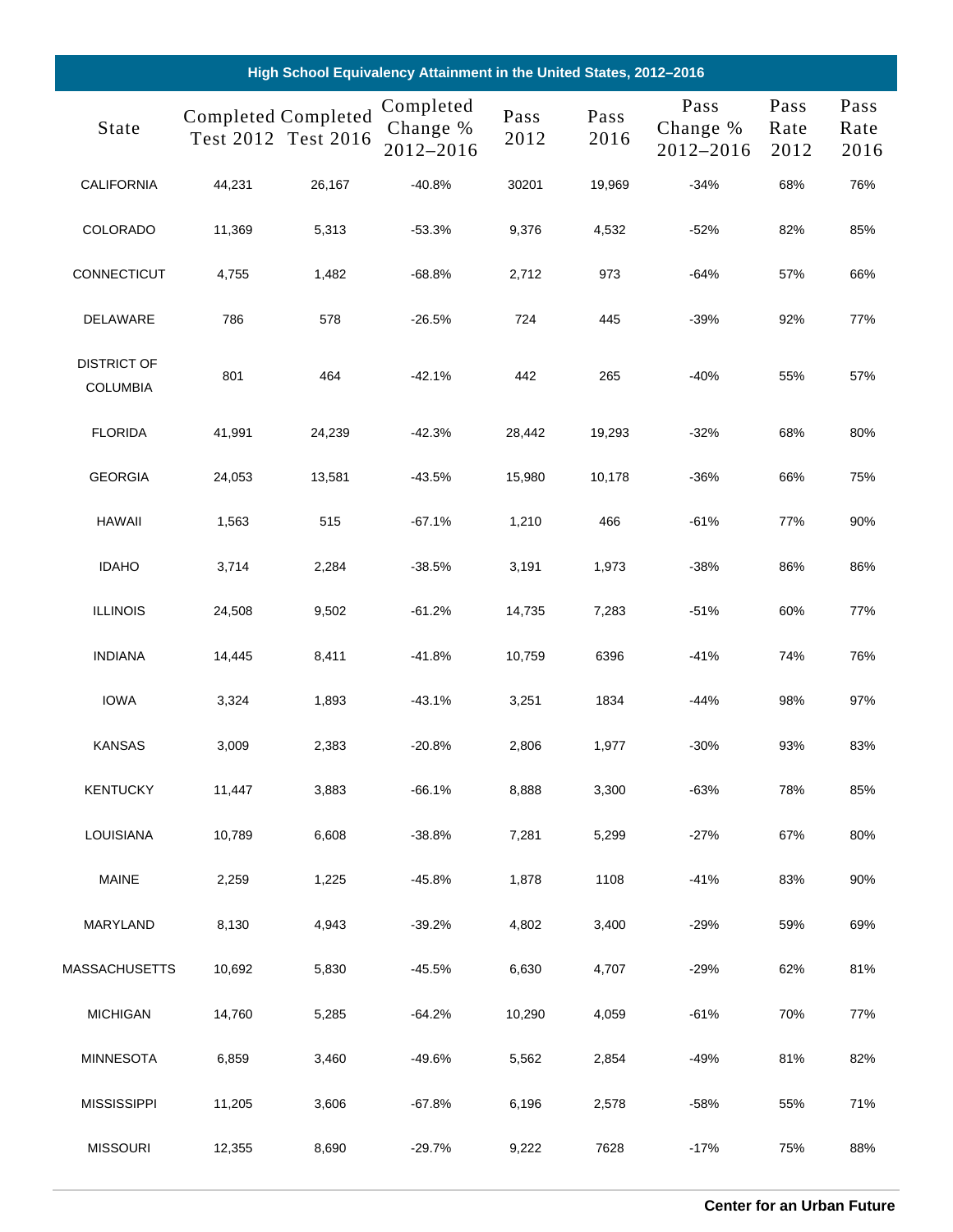| High School Equivalency Attainment in the United States, 2012-2016 |                            |                     |                                    |              |              |                               |                      |                      |  |
|--------------------------------------------------------------------|----------------------------|---------------------|------------------------------------|--------------|--------------|-------------------------------|----------------------|----------------------|--|
| State                                                              | <b>Completed Completed</b> | Test 2012 Test 2016 | Completed<br>Change %<br>2012-2016 | Pass<br>2012 | Pass<br>2016 | Pass<br>Change %<br>2012-2016 | Pass<br>Rate<br>2012 | Pass<br>Rate<br>2016 |  |
| <b>MONTANA</b>                                                     | 2,791                      | 1,764               | $-36.8%$                           | 2,165        | 1,516        | $-30%$                        | 78%                  | 86%                  |  |
| NEBRASKA                                                           | 2,355                      | 825                 | $-65.0%$                           | 1,874        | 699          | $-63%$                        | 80%                  | 85%                  |  |
| <b>NEVADA</b>                                                      | 5,729                      | 3,812               | $-33.5%$                           | 4,012        | 2841         | $-29%$                        | 70%                  | 75%                  |  |
| <b>NEW</b><br><b>HAMPSHIRE</b>                                     | 1,740                      | 1,016               | $-41.6%$                           | 1,450        | 934          | $-36%$                        | 83%                  | 92%                  |  |
| NEW JERSEY                                                         | 13,198                     | 7,075               | $-46.4%$                           | 7,808        | 4670         | $-40%$                        | 59%                  | 66%                  |  |
| <b>NEW MEXICO</b>                                                  | 6,896                      | 4,298               | $-37.7%$                           | 4,492        | 3,431        | $-24%$                        | 65%                  | 80%                  |  |
| <b>NEW YORK</b>                                                    | 43,168                     | 25,189              | $-41.6%$                           | 23,223       | 13629        | $-41%$                        | 54%                  | 54%                  |  |
| <b>NORTH</b><br><b>CAROLINA</b>                                    | 14,070                     | 7,173               | $-49.0%$                           | 11,935       | 5,718        | $-52%$                        | 85%                  | 80%                  |  |
| <b>NORTH</b><br><b>DAKOTA</b>                                      | 1,143                      | 750                 | $-34.4%$                           | 982          | 668          | $-32%$                        | 86%                  | 89%                  |  |
| OHIO                                                               | 19,241                     | 9,027               | $-53.1%$                           | 13,248       | 6,711        | -49%                          | 69%                  | 74%                  |  |
| OREGON                                                             | 9,388                      | 6,232               | $-33.6%$                           | 7,892        | 5,433        | $-31%$                        | 84%                  | 87%                  |  |
| PENNSYLVANIA                                                       | 18,447                     | 7,215               | $-60.9%$                           | 12,996       | 5,709        | -56%                          | 70%                  | 79%                  |  |
| <b>RHODE</b><br><b>ISLAND</b>                                      | 2,059                      | 755                 | $-63.3%$                           | 1,560        | 617          | $-60%$                        | 76%                  | 82%                  |  |
| <b>SOUTH</b><br><b>CAROLINA</b>                                    | 10,375                     | 5,087               | $-51.0%$                           | 7,479        | 4,229        | $-43%$                        | 72%                  | 83%                  |  |
| SOUTH<br><b>DAKOTA</b>                                             | 953                        | 689                 | $-27.7%$                           | 644          | 617          | -4%                           | 68%                  | 90%                  |  |
| <b>TENNESSEE</b>                                                   | 13,252                     | 7,855               | $-40.7%$                           | 8,901        | 5979         | $-33%$                        | 67%                  | 76%                  |  |
| <b>TEXAS</b>                                                       | 44,369                     | 39,797              | $-10.3%$                           | 29,938       | 21,430       | $-28%$                        | 67%                  | 54%                  |  |
| <b>UTAH</b>                                                        | 6,902                      | 2,840               | $-58.9%$                           | 5,639        | 2,447        | $-57%$                        | 82%                  | 86%                  |  |
| <b>VERMONT</b>                                                     | 568                        | 179                 | $-68.5%$                           | 480          | 157          | $-67%$                        | 85%                  | 88%                  |  |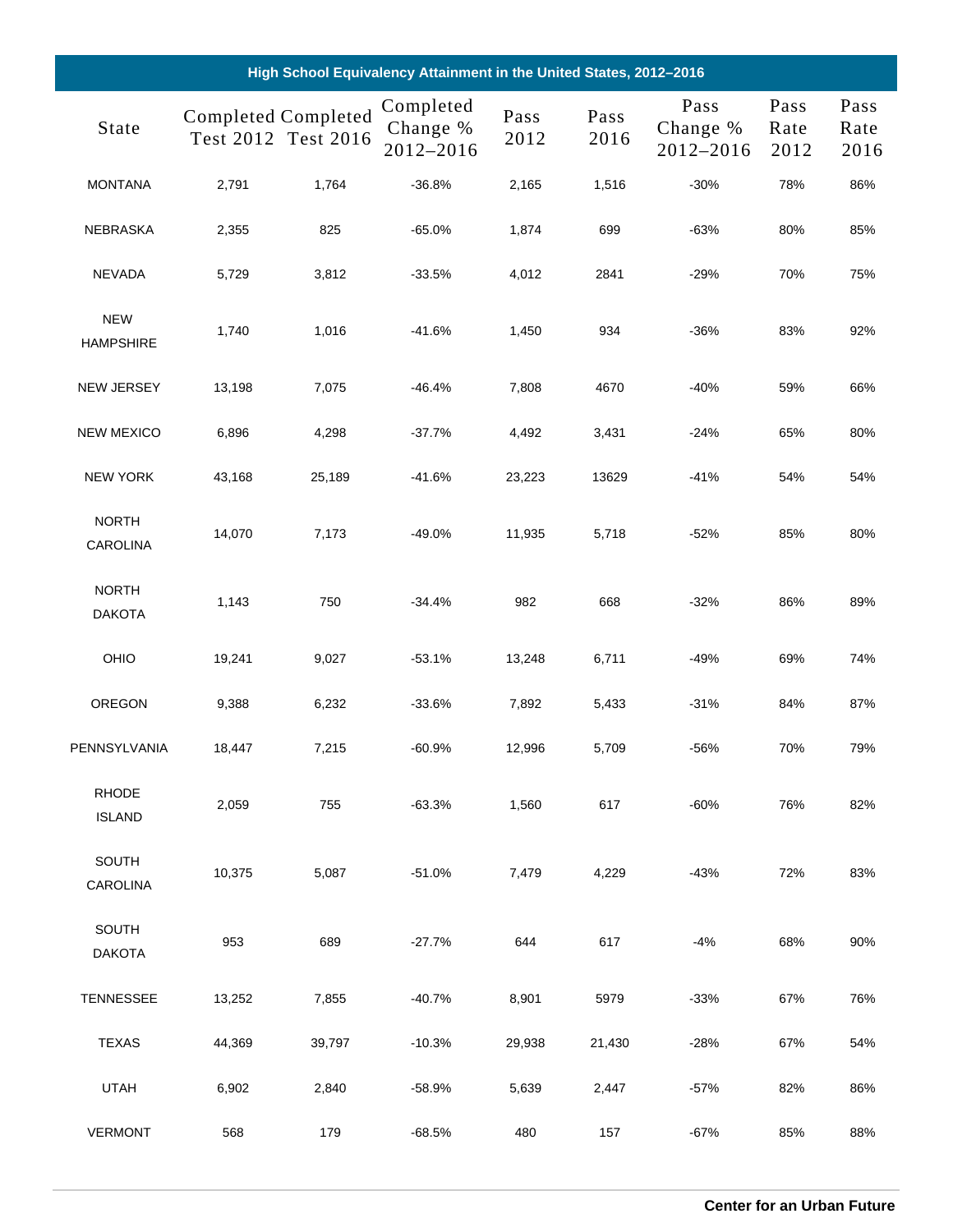|                                                                              |                          |                     | High School Equivalency Attainment in the United States, 2012-2016 |              |              |                                    |                      |                      |
|------------------------------------------------------------------------------|--------------------------|---------------------|--------------------------------------------------------------------|--------------|--------------|------------------------------------|----------------------|----------------------|
| <b>State</b>                                                                 |                          | Test 2012 Test 2016 | CompletedCompletedCompleted<br>Change %<br>2012-2016               | Pass<br>2012 | Pass<br>2016 | Pass<br>Change %<br>2012-2016 2012 | Pass<br>Rate         | Pass<br>Rate<br>2016 |
| <b>VIRGINIA</b>                                                              | 16,644                   | 5,278               | $-68.3%$                                                           | 10,914       | 4,194        | $-62%$                             | 66%                  | 79%                  |
| <b>WASHINGTON</b>                                                            | 15,938                   | 6,799               | $-57.3%$                                                           | 12,987       | 5,790        | $-55%$                             | 81%                  | 85%                  |
| WEST<br><b>VIRGINIA</b>                                                      | 5,270                    | 3,227               | $-38.8%$                                                           | 4,028        | 2486         | $-38%$                             | 76%                  | 77%                  |
| <b>WISCONSIN</b>                                                             | 9,334                    | 3,510               | $-62.4%$                                                           | 7,110        | 2,859        | $-60%$                             | 76%                  | 81%                  |
| <b>WYOMING</b>                                                               | 1,344                    | 1,154               | $-14.1%$                                                           | 1,223        | 1,060        | $-13%$                             | 91%                  | 92%                  |
| <b>OKLAHOMA</b>                                                              | 8,866                    |                     |                                                                    | 6,391        |              |                                    |                      |                      |
| Multi-State<br>Group                                                         | 572,154                  | 307,696             | $-46.2%$                                                           | 395,017      | 227,357      | $-42%$                             | 69%                  | 74%                  |
| State(s)                                                                     | CompleteComplete<br>2012 | 2016                | Complete<br>Change % Pass 2012 Pass 2016 Change %<br>2012-2016     |              |              | Pass<br>2012-2016                  | Pass<br>Rate<br>2012 | Pass<br>Rate<br>2016 |
| <b>ALL</b><br><b>STATES</b><br><b>EXCLUDING</b><br><b>NEW</b><br><b>YORK</b> | 528,986                  | 282,507             | $-46.6%$                                                           | 371,794      | 213,728      | $-43%$                             | 70%                  | 76%                  |
| <b>NEW YORK</b>                                                              | 43,168                   | 25,189              | $-41.6%$                                                           | 23,223       | 13629        | $-41%$                             | 54%                  | 54%                  |

1. Note that because comparative pass rate data is derived from the annual reports of the TASC and HiSET preparers, New York testing and passing data will differ slightly than other data used in this study.

2. This analysis excludes Oklahoma, which did not provide data for this study. Our national estimate accounts for 96 percent of the HSEeligible population in the country.

Photo Credit: Redd Angelo/ [Unsplash](https://unsplash.com/photos/9o8YdYGTT64)

General operating support for the Center for an Urban Future has been provided by The Clark Foundation , the Bernard F. and Alva B. Gimbel Foundation , and the Altman Foundation . Additional support provided by the Working Poor Families Project , a national initiative supported by the Annie E. Casey and Joyce Foundations, which partners with nonprofit organizations in 23 states to investigate policies that could better prepare working families for a more secure economic future. CUF is also grateful for support from Fisher Brothers for the Middle Class Jobs Project. CUF is also grateful for the